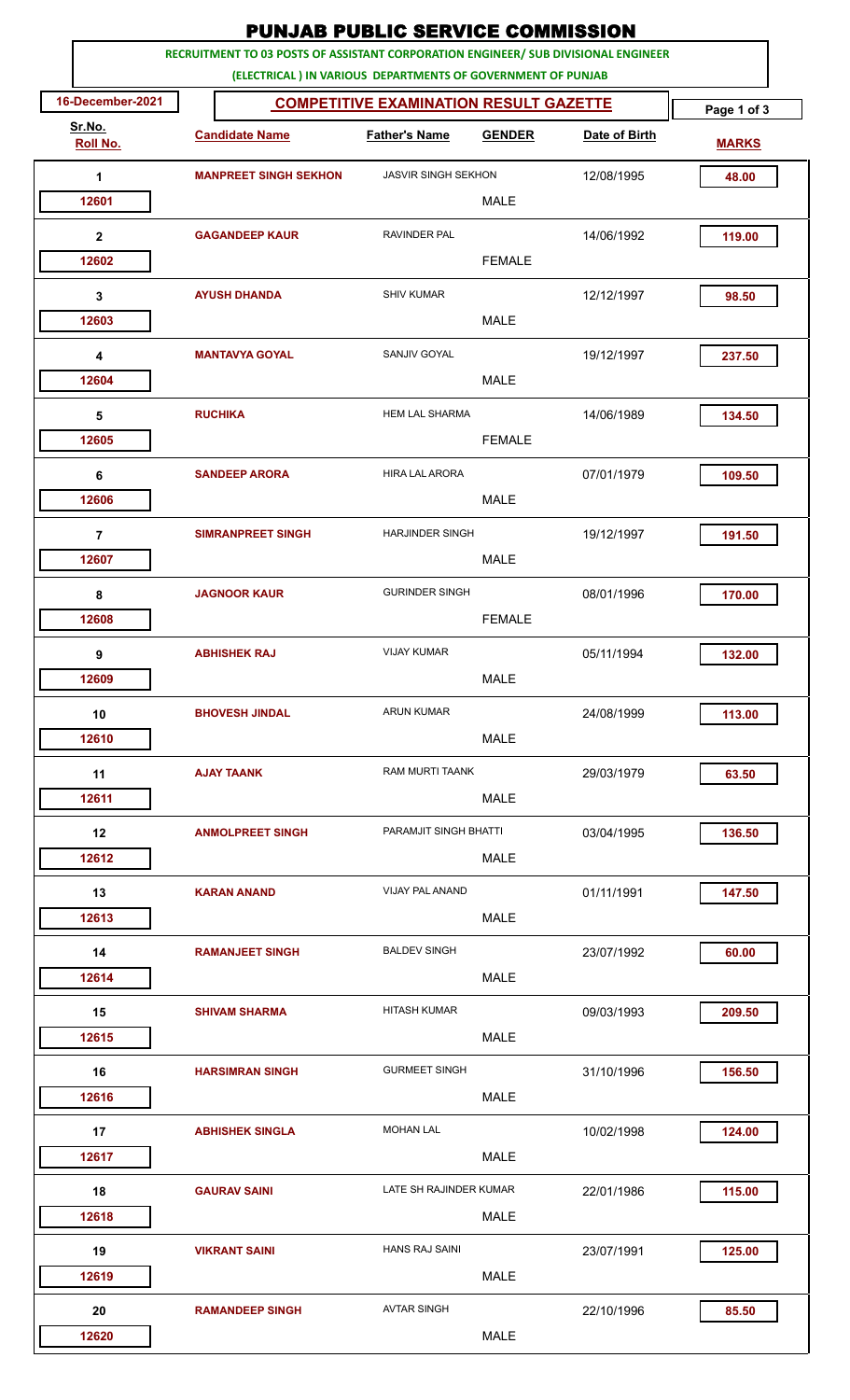|                           | <b>PUNJAB PUBLIC SERVICE COMMISSION</b>                                            |                                                             |               |               |               |  |  |
|---------------------------|------------------------------------------------------------------------------------|-------------------------------------------------------------|---------------|---------------|---------------|--|--|
|                           | RECRUITMENT TO 03 POSTS OF ASSISTANT CORPORATION ENGINEER/ SUB DIVISIONAL ENGINEER |                                                             |               |               |               |  |  |
|                           |                                                                                    | (ELECTRICAL) IN VARIOUS DEPARTMENTS OF GOVERNMENT OF PUNJAB |               |               |               |  |  |
| 16-December-2021          |                                                                                    | <b>COMPETITIVE EXAMINATION RESULT GAZETTE</b>               |               |               | Page 2 of 3   |  |  |
| Sr.No.<br><b>Roll No.</b> | <b>Candidate Name</b>                                                              | <b>Father's Name</b>                                        | <b>GENDER</b> | Date of Birth | <b>MARKS</b>  |  |  |
| 21                        | <b>PUSHPINDER SINGH</b>                                                            | <b>GURDEV SINGH</b>                                         |               | 03/04/1996    | 168.50        |  |  |
| 12621                     |                                                                                    |                                                             | <b>MALE</b>   |               |               |  |  |
| 22                        | <b>GAGAN JINDAL</b>                                                                | SHAMA RAM JINDAL                                            |               | 05/02/1998    | 105.00        |  |  |
| 12622                     |                                                                                    |                                                             | <b>MALE</b>   |               |               |  |  |
| 23                        | <b>JAGDEEP BHARDWAJ</b>                                                            | <b>GURMUKH SINGH</b>                                        |               | 02/02/1983    | 113.00        |  |  |
| 12623                     |                                                                                    |                                                             | <b>MALE</b>   |               |               |  |  |
|                           | <b>JAGSIR SINGH</b>                                                                | <b>HARBHAJAN SINGH</b>                                      |               | 29/11/1997    |               |  |  |
| 24<br>12624               |                                                                                    |                                                             | <b>MALE</b>   |               | 88.50         |  |  |
|                           |                                                                                    |                                                             |               |               |               |  |  |
| 25                        | <b>HARSHVIR</b>                                                                    | <b>VIJAY KUMAR SINGLA</b>                                   |               | 12/09/1985    | 66.00         |  |  |
| 12625                     |                                                                                    |                                                             | <b>MALE</b>   |               |               |  |  |
| 26                        | <b>AJAYPAL SINGH</b>                                                               | <b>BALWINDER SINGH</b>                                      |               | 14/11/1997    | 121.00        |  |  |
| 12626                     |                                                                                    |                                                             | <b>MALE</b>   |               |               |  |  |
| 27                        | <b>DAMAN JOT SINGH</b>                                                             | <b>AMAR SINGH</b>                                           |               | 30/09/1989    | 81.00         |  |  |
| 12627                     |                                                                                    |                                                             | <b>MALE</b>   |               |               |  |  |
| 28                        | <b>HARMANJEET SINGH</b>                                                            | <b>GURJANT SINGH</b>                                        |               | 24/10/1996    | 168.00        |  |  |
| 12628                     |                                                                                    |                                                             | <b>MALE</b>   |               |               |  |  |
| 29                        | <b>GURSAHIB SINGH</b>                                                              | <b>JASWINDER SINGH</b>                                      |               | 08/04/1989    |               |  |  |
| 12629                     |                                                                                    |                                                             | <b>MALE</b>   |               | <b>ABSENT</b> |  |  |
| 30                        | <b>RANJANA</b>                                                                     | <b>VIJAY KUMAR</b>                                          |               | 05/01/2000    | 179.00        |  |  |
| 12630                     |                                                                                    |                                                             | <b>FEMALE</b> |               |               |  |  |
|                           |                                                                                    | <b>MADHUSUDAN BAWA</b>                                      |               |               |               |  |  |
| 31<br>12631               | <b>SHUBHAM BAWA</b>                                                                |                                                             | <b>MALE</b>   | 25/05/1994    | 64.50         |  |  |
|                           |                                                                                    |                                                             |               |               |               |  |  |
| 32                        | <b>MEHAKDEEP SHARMA</b>                                                            | PAWAN KUMAR                                                 |               | 20/04/1994    | 64.50         |  |  |
| 12632                     |                                                                                    |                                                             | <b>MALE</b>   |               |               |  |  |
| 33                        | <b>SANDEEP SINGH</b>                                                               | <b>KARNAIL SINGH</b>                                        |               | 23/06/1991    | 145.00        |  |  |
| 12633                     |                                                                                    |                                                             | <b>MALE</b>   |               |               |  |  |
| 34                        | <b>KARNVEER SINGH</b>                                                              | <b>BALBIR SINGH</b>                                         |               | 30/11/1993    | 80.50         |  |  |
| 12634                     |                                                                                    |                                                             | <b>MALE</b>   |               |               |  |  |
| 35                        | <b>GAGAN SHARMA</b>                                                                | <b>RANVIR KUMAR</b>                                         |               | 11/01/1998    | 87.00         |  |  |
| 12635                     |                                                                                    |                                                             | <b>MALE</b>   |               |               |  |  |
| 36                        | <b>BRAHMPREET SINGH</b>                                                            | <b>RATTAN SINGH</b>                                         |               | 24/10/1992    | 76.50         |  |  |
| 12636                     |                                                                                    |                                                             | <b>MALE</b>   |               |               |  |  |
| 37                        | <b>JASVEER SINGH</b>                                                               | <b>JASWANT SINGH</b>                                        |               | 01/08/1994    | 161.50        |  |  |
| 12637                     |                                                                                    |                                                             | <b>MALE</b>   |               |               |  |  |
| 38                        | <b>KARANBIR SINGH</b>                                                              | <b>JASBIR SINGH</b>                                         |               | 02/11/1994    | 120.00        |  |  |
| 12638                     |                                                                                    |                                                             | <b>MALE</b>   |               |               |  |  |
| 39                        | <b>AMANPREET SINGH</b>                                                             | <b>CHAMKAUR SINGH</b>                                       |               | 08/02/1984    | 132.00        |  |  |
| 12639                     |                                                                                    |                                                             | MALE          |               |               |  |  |
|                           |                                                                                    |                                                             |               |               |               |  |  |
| 40                        | <b>SUNIL KUMAR GOYAL</b>                                                           | <b>ISHWAR DASS</b>                                          |               | 05/05/1985    | 102.00        |  |  |
| 12640                     |                                                                                    |                                                             | <b>MALE</b>   |               |               |  |  |